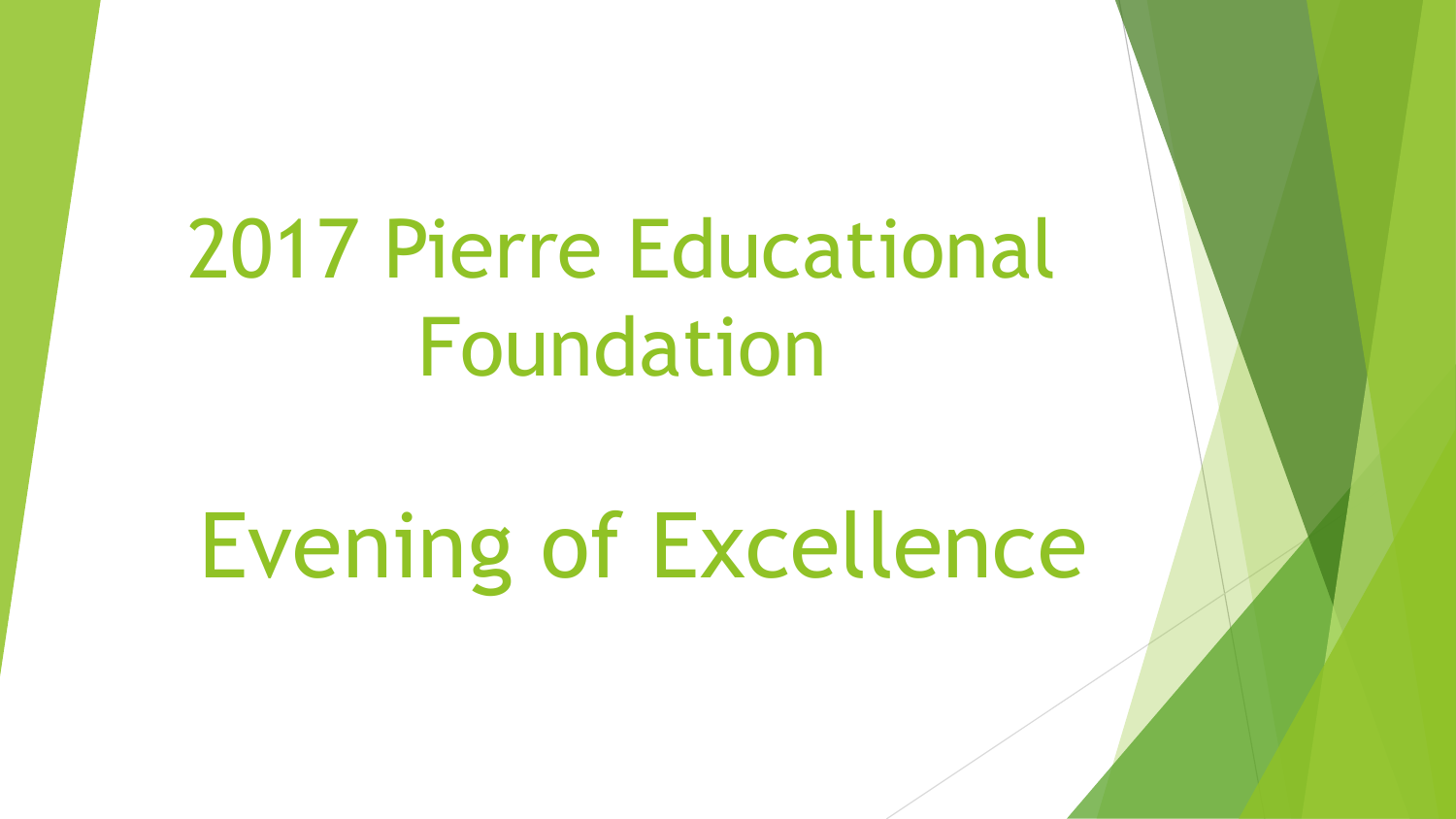# 2017 Educator of Excellence Nominees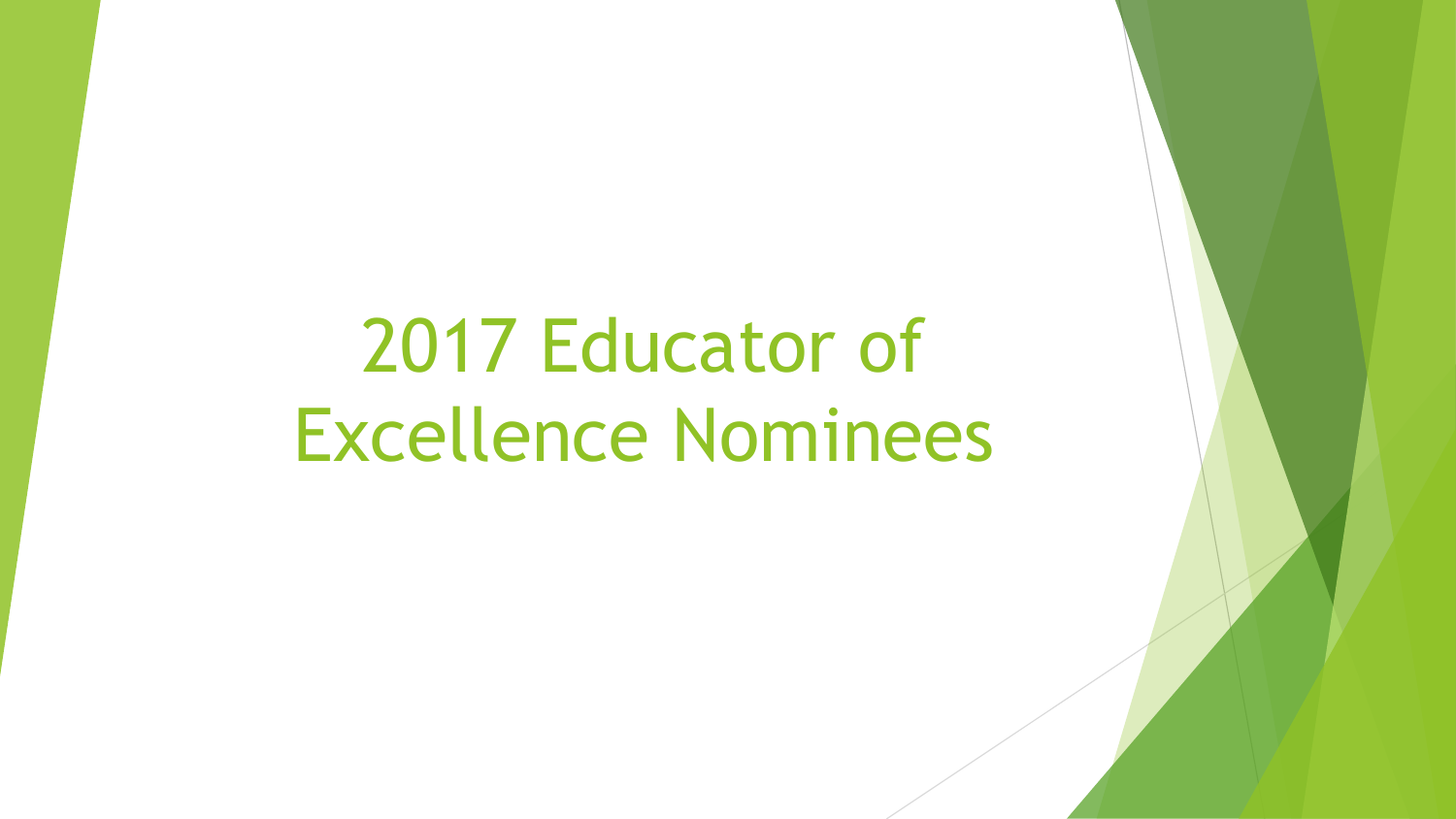These educators were nominated by the 2017 Scholars of Excellence for the impact they made in students' lives.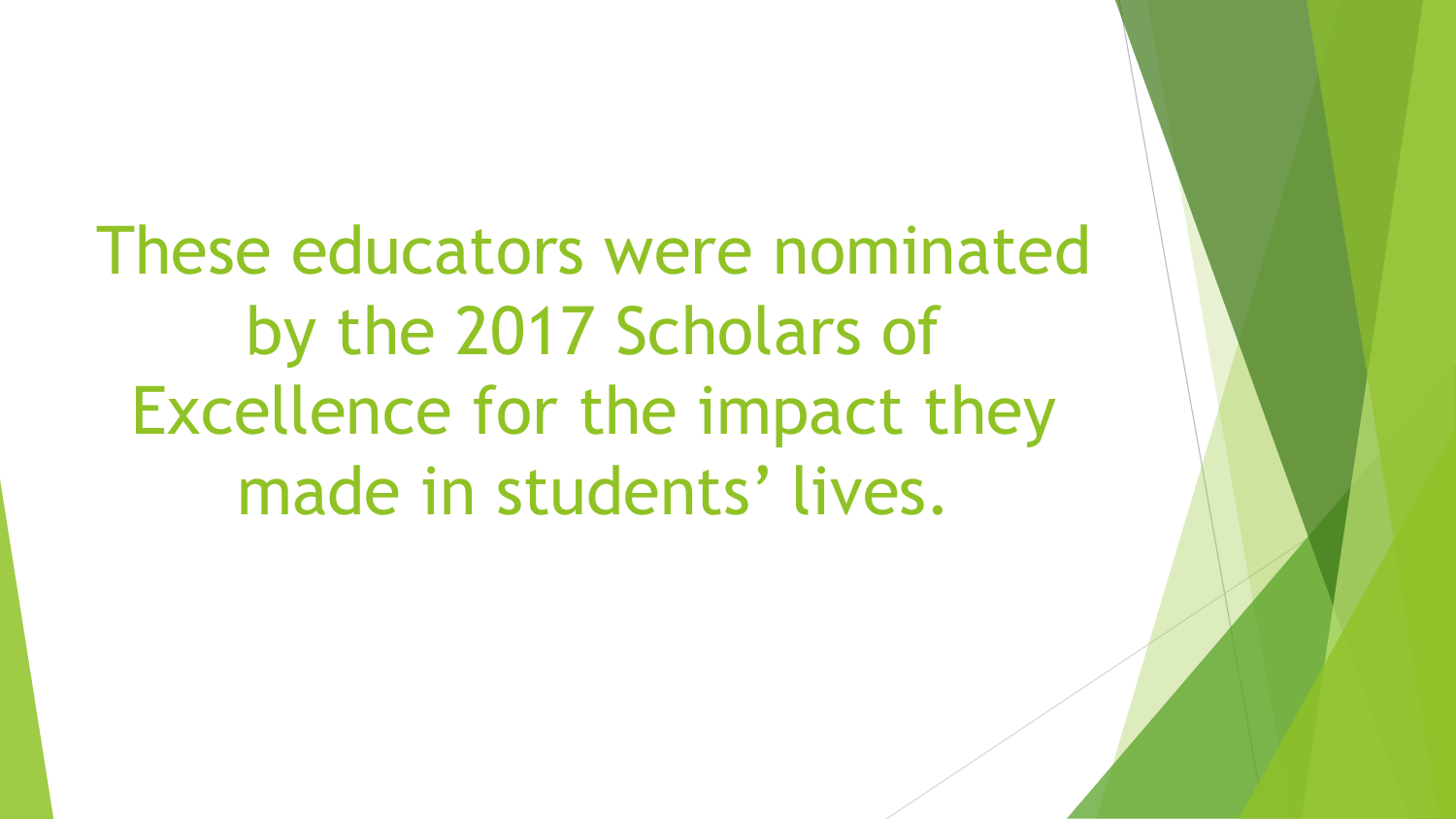#### Rodd Bauck T.F. Riggs High School



Mr. Bauck influenced my education and my life greatly by pushing me. When I was deciding what classes to take as a high school freshman, I didn't want to take Choir, but he challenged me to do so. Later, as a sophomore, I wasn't sure if l wanted to audition for SD Honor Choir, but he pushed me again and helped me to audition.

Now, I look back, and with a full list of musical accomplishments, I thank Mr. Bauck for teaching me. His influence will extend into the musical scholarships that I hope to receive, and it will be a joy to me for the rest of my life.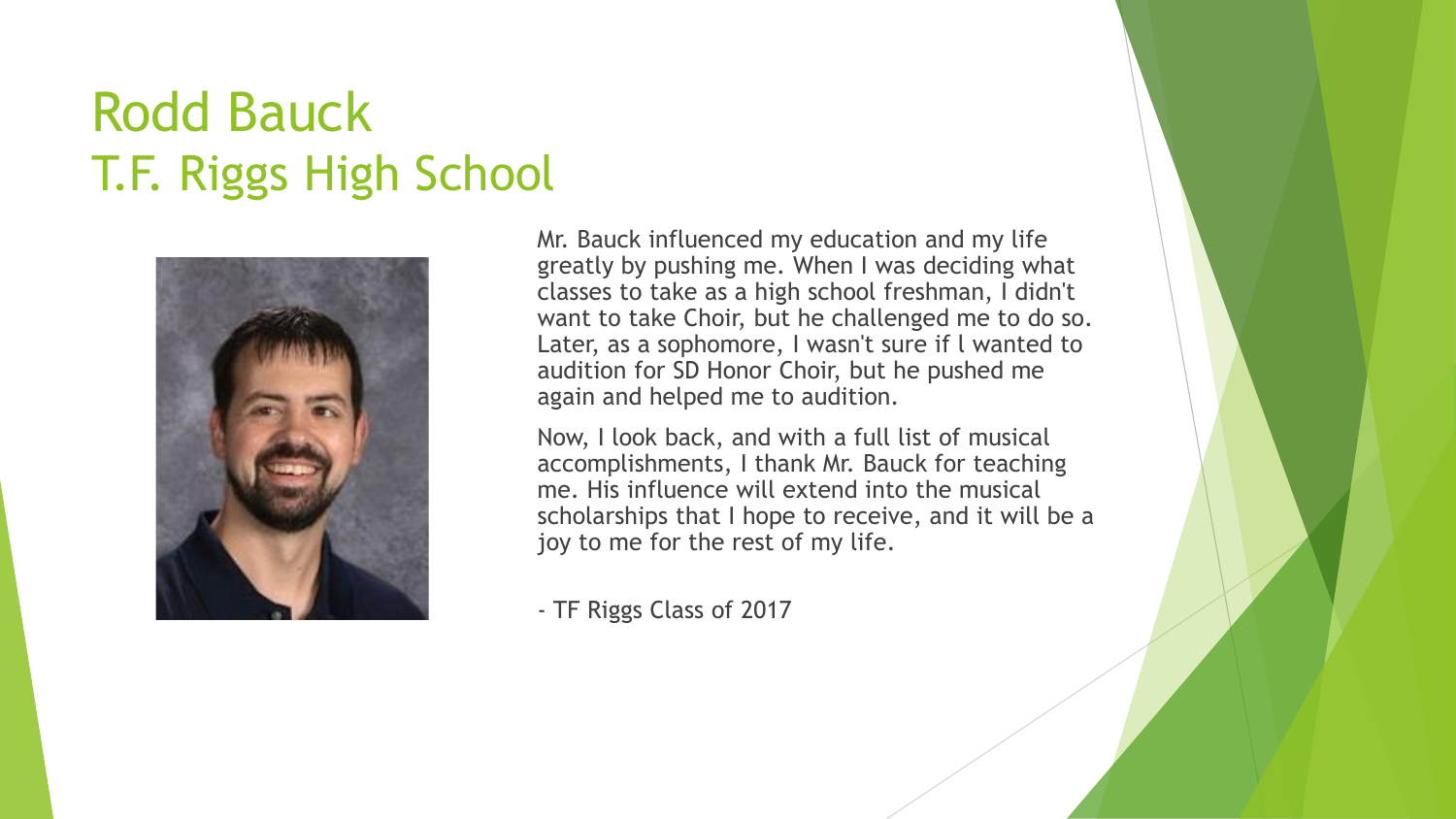### Kim Bierle Georgia Morse Middle School

While many teachers at T.F. Riggs have had a positive impact on me, Ms. Bierle has made a notable one. When I first moved to Pierre my sophomore year, she was more than welcoming. I first met her as a volleyball coach and shortly after she tuned into my mentor. She taught me not only volleyball skills but life skills as well. She taught me where perseverance, hard work, and dedication can lead me.

She's supported me and encouraged me even in my moments of failure. She sets a great example of this. I have always looked up to her as a role model. Her genuine integrity and character has changed the lives of others, including me. She has faced many challenges, including battling cancer, but overcame them with her head still high. Ms. Bierle is an inspiration. She has motivated me to never give up. Overall, she has influenced the person I am today.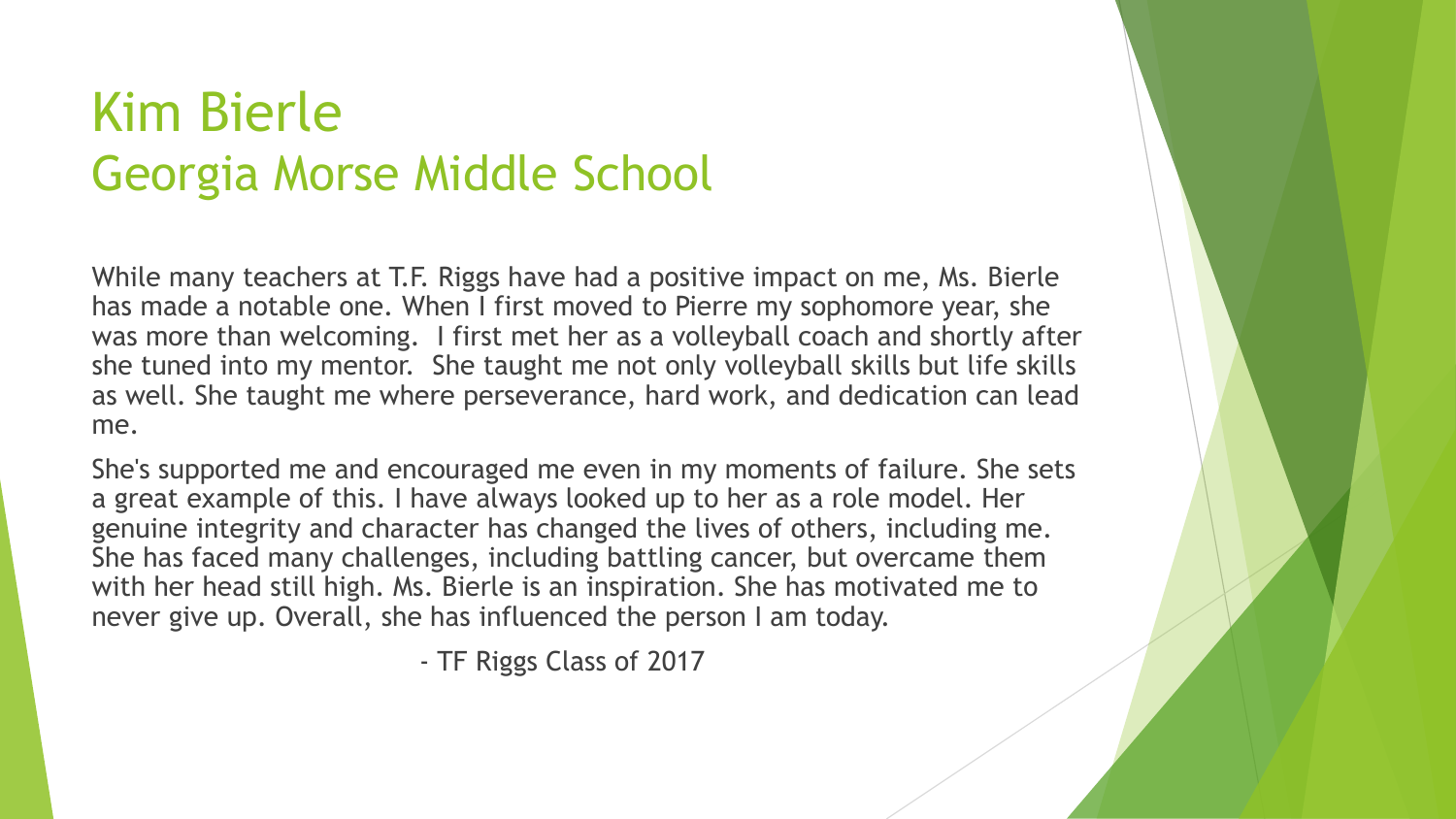### Kelly Brandt T.F. Riggs High School



Mr. Brandt had a big impact on my education because I enjoyed his classes. I think that he is a great teacher because I learned a lot in his classes. He also makes his classes enjoyable even though they can be challenging. I enjoy his classes because he uses stories from his experience that are relevant to what he is teaching and the stories are usually fun.

I took chemistry and am currently taking physics with Mr. Brandt. Those classes have been some of my hardest classes, but because they are hard, I feel that I am more prepared for classes that I will have to take in college.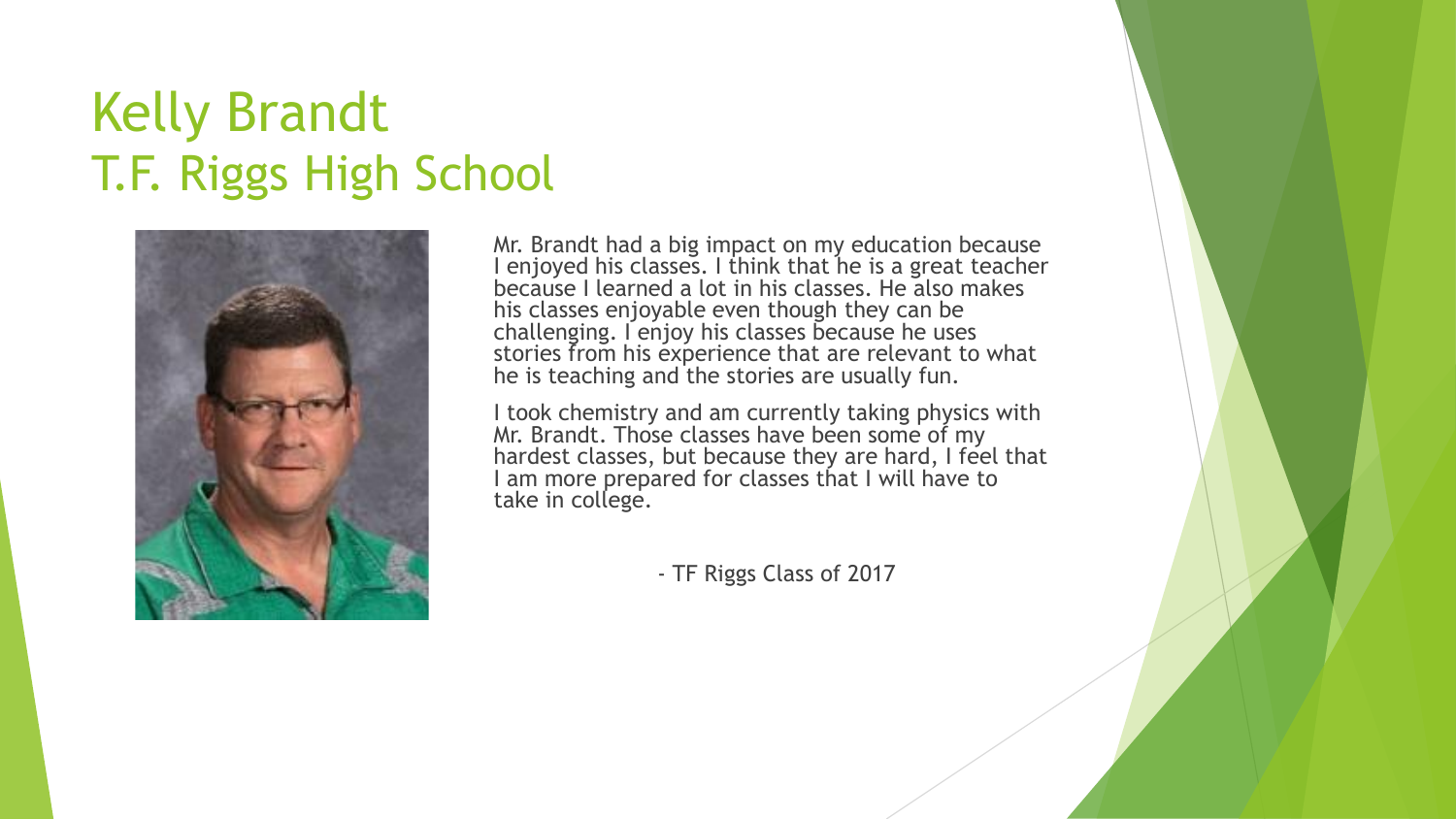#### Pat Cordell-Kramer T.F. Riggs High School



Mrs. Kramer was the first teacher I had that really pushed me to do better. School had been easy and then I was learning things about grammar in Spanish class that I hadn't even learned in English. After the initial shock of actually having to put in effort, I began to appreciate Mrs. Kramer's sense of humor and her caring nature.

She was always the first person to notice if l was having a rough day. She brought cookies to class once because she thought they looked pretty and every time I wore sweatpants to class she'd ask if l was feeling okay. Around semester test time she made sure to prepare us for our test, but she understood we were stressed about other classes too and she often mentioned we all needed to relax because we would certainly do just fine. I can't thank Mrs. Kramer enough for all the times I was super stressed about something and she would rationalize everything with me until I realized I would be fine. She is a fantastic teacher and I learned a lot more than Spanish in her classroom.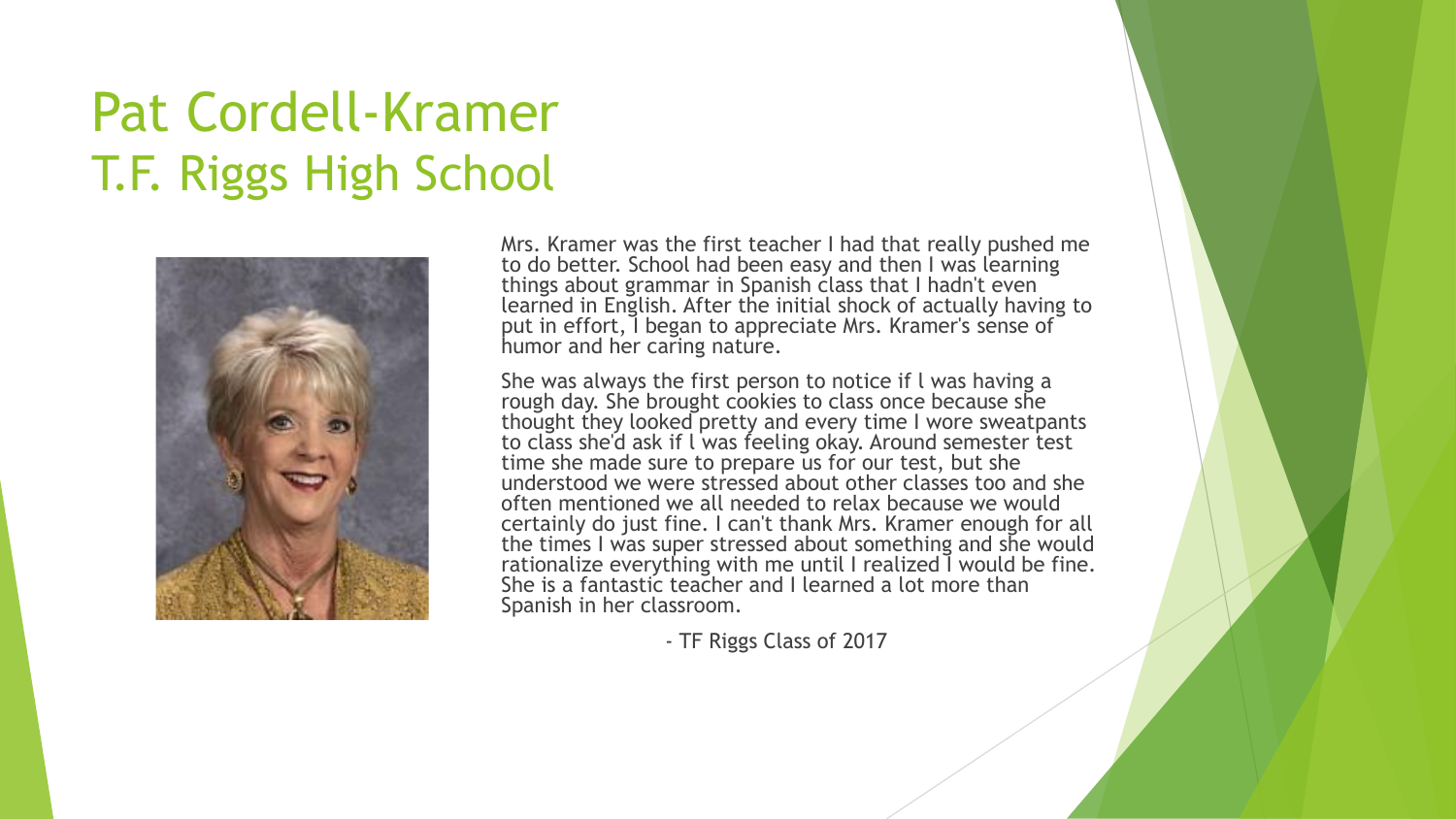# Jeff Dykstra T.F. Riggs High School



Mr. Dykstra was a good teacher and always very light hearted. He made class fun and understood when we had outside activities that may have interfered with homework. He was always there early in the morning to help students understand the more difficult concepts in class. He always had time for a laugh and a nickname to make you smile.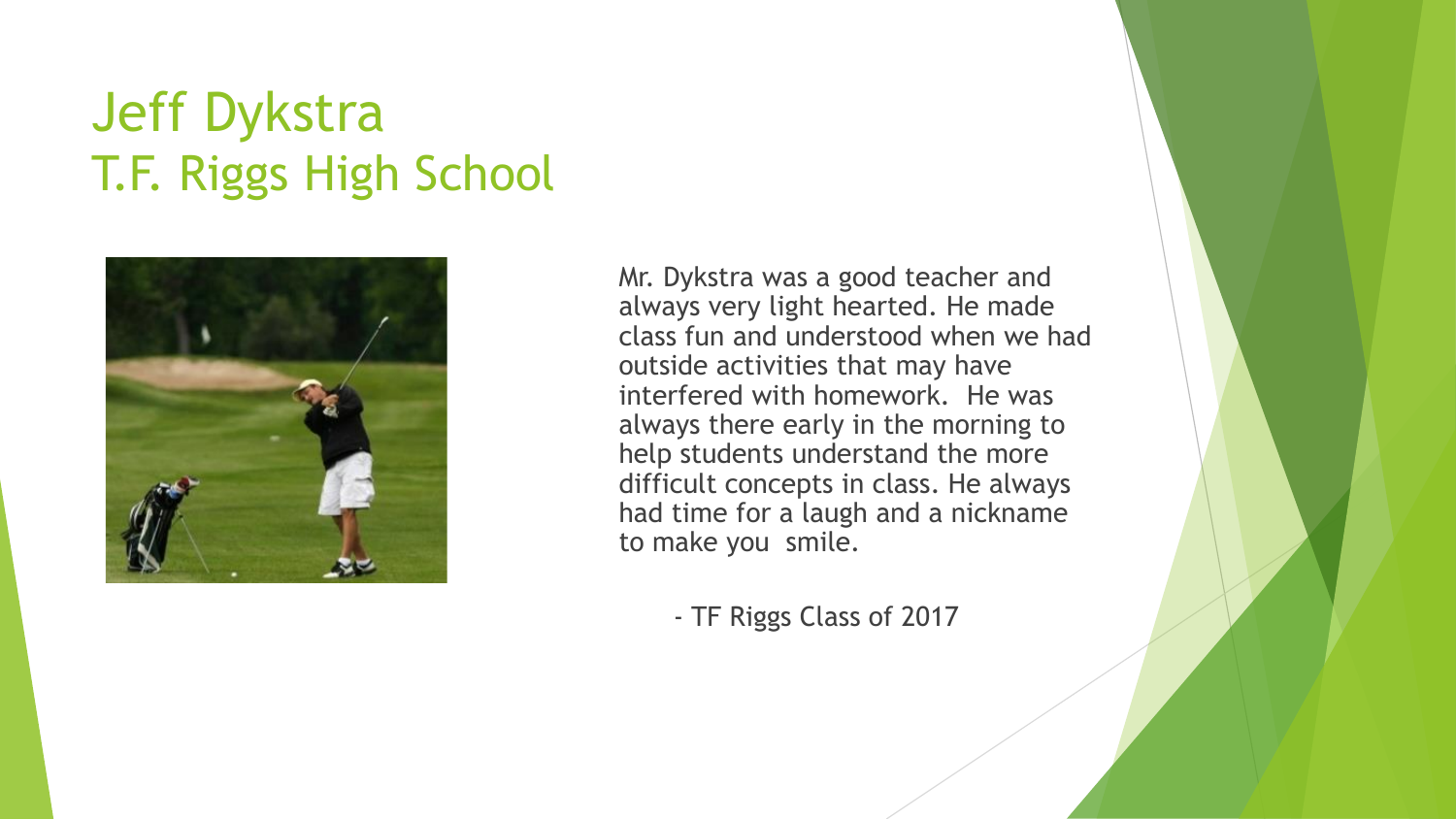# Roger Edwards T.F. Riggs High School



Mr. Edwards was an amazing teacher to have in middle school. He was my eighth grade history teacher, and I enjoyed every moment in his classroom. Mr. Edwards taught me that history doesn't need to be taught with a teacher in front of the classroom with a power point teaching the class, but to act out what truly happened in history. I loved, that as students we would go up in front of the classroom and play scene out of history while he taught the class a lesson about history. Each day was a different history lesson, but ones I will never forget. This type of teaching method helped me to comprehend and retain the information better than in any other classroom.

Mr. Edwards taught me that in life, and in school to keep an open mind. You never know what to expect each day. When I would walk into his classroom, you never knew what we were going to act out in class, and in life you never know what will happen throughout the day.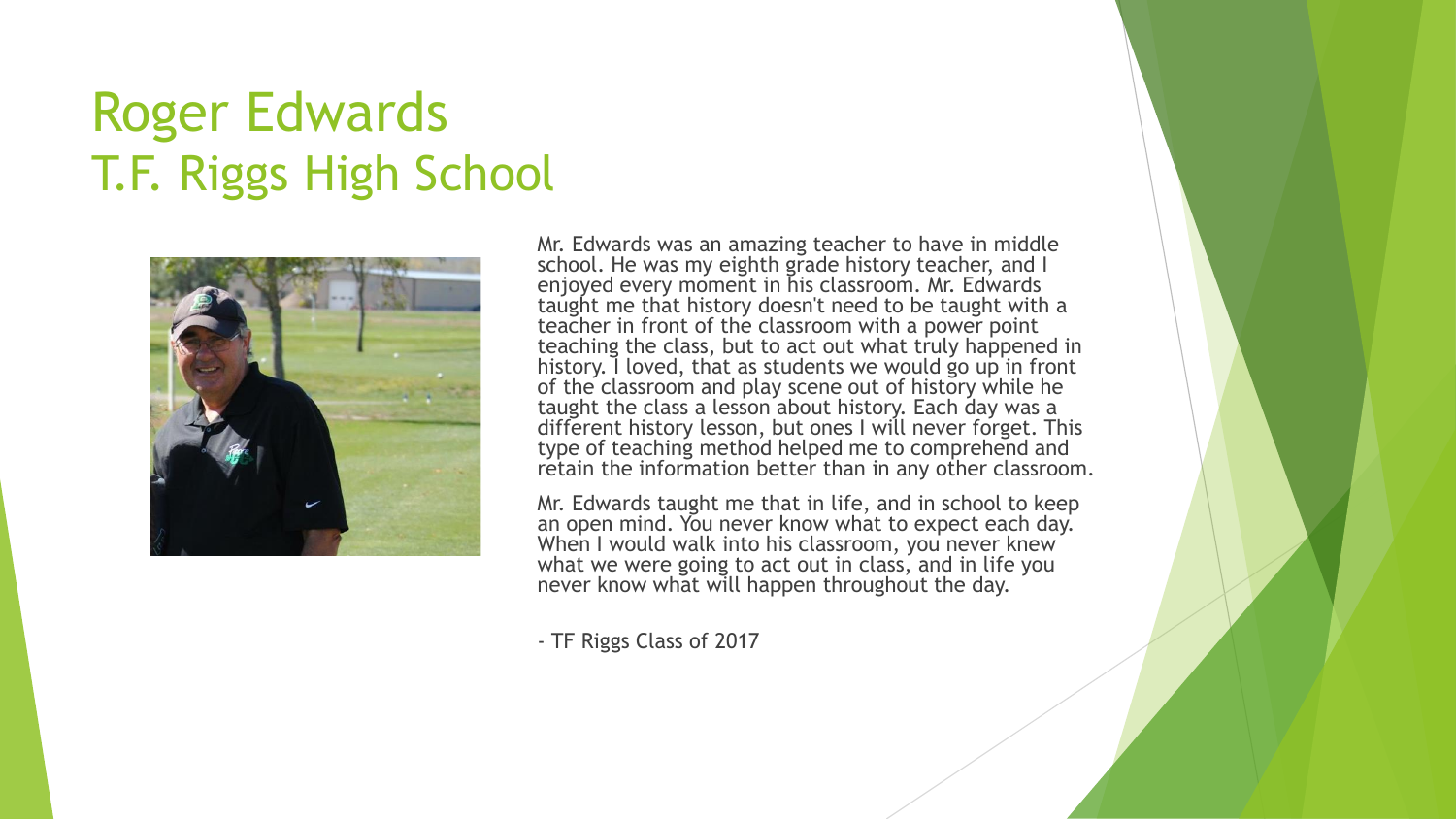#### Guy Hunter Georgia Morse Middle School



Mr. Hunter was my Algebra 1 teacher in 8th grade. He was not only a great math teacher, but he also prepared me for getting ready for high school and learning responsibility. He taught me the importance of going above and beyond in order to accomplish what goal I have down the road. Mr. Hunter also taught me about taking initiative for my actions and to do things without being asked to do it. Overall, Mr. Hunter was not only a great math teacher, but also great in teaching me and my classmates how to be responsible and preparing me for my high school years.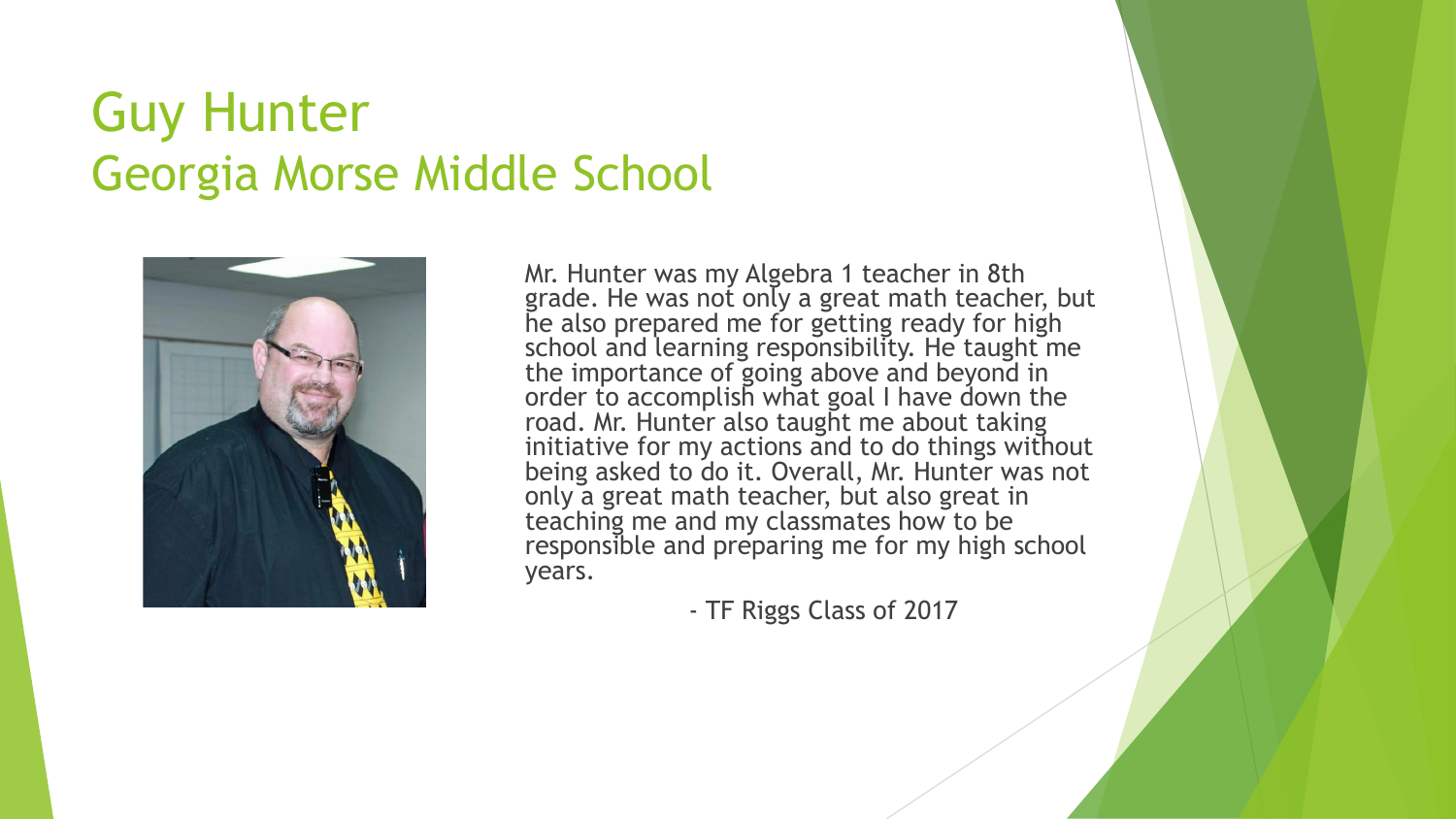#### Kim Kahler Buchanan Elementary



Mr. Kahler was my 5th grade teacher at Buchanan Elementary. He blended his humor into every subject he taught. He would make puns off of state names while going over geography. While he was reading to the class, Mr. Kahler would try to use different accents to represent each speaker during dialogue even if a little old lady happened to be speaking. I looked forward to going to school, because I knew there was chuckle to be had. Besides making me eager to show up at the Buchanan School doors every morning, Mr. Kahler helped make me a better teacher.

Every year Mr. Kahler would teach each and every single one of his students how to play chess. By the time I arrived in 5th grade, I already knew how to play chess and had been to a few tournaments. Knowing this, he let me improve my own chess skills and teaching skills by letting me teach the other students how to play.

Those who learned fast helped me hone my own chess expertise. Those who were learners helped me gain the virtue of patience. I find that having patience is one of my favorite qualities and I have Mr. Kahler to thank for it.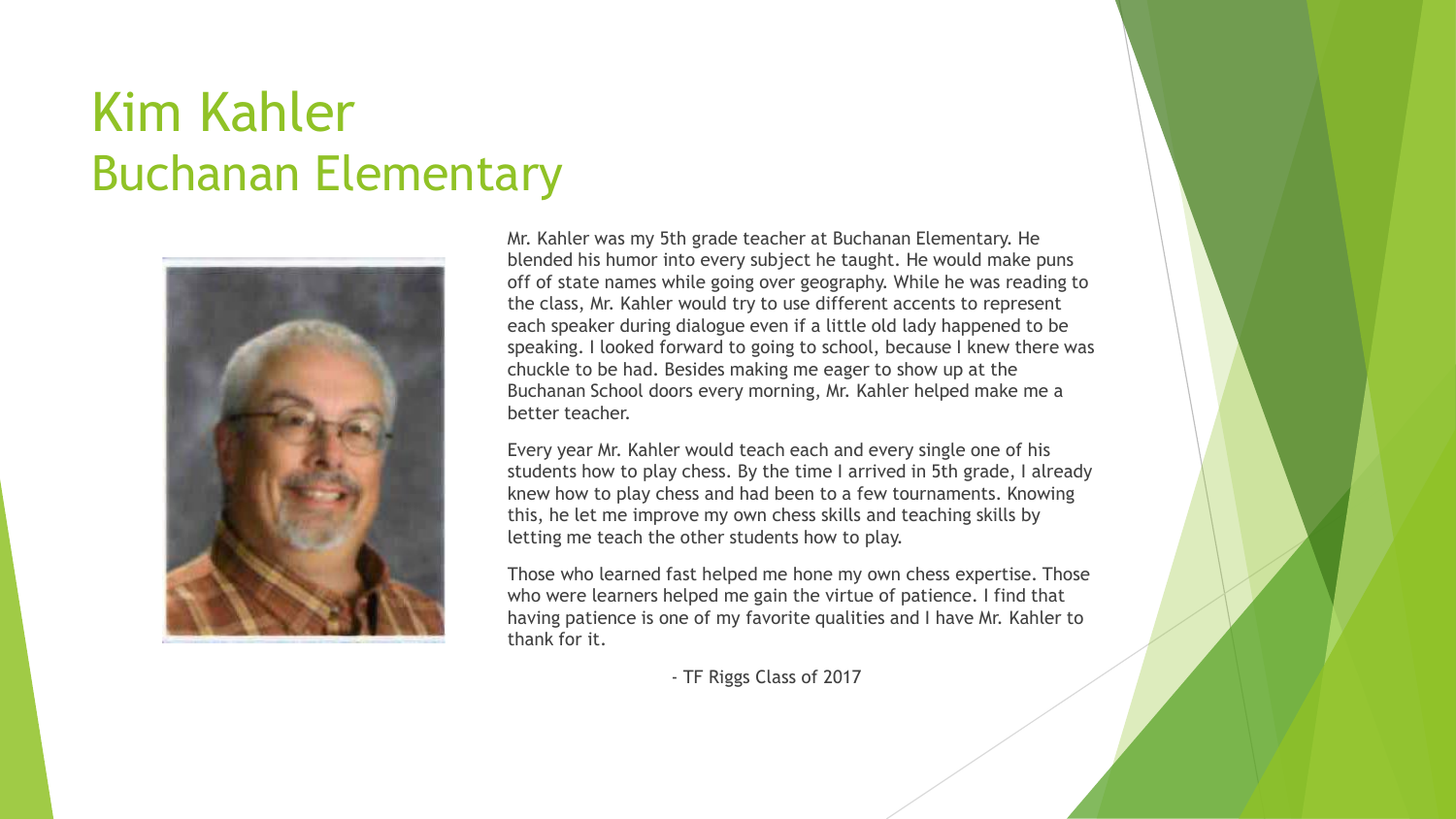# Wade Kippley T.F. Riggs High School



Mr. Kippley has impacted not only my education but also as an individual. Mr. Kippley started the Governor to Governor program in Pierre, which I was lucky enough to be a part of. In the program, Mr. Kippley taught me how to be a tutor and a mentor for other students. He exemplified how to be a good person and how one person can impact a community. Through the Gov to Gov program and following his example, I have learned to step out of my comfort zone to help others and to be a person of integrity, empathy and compassion.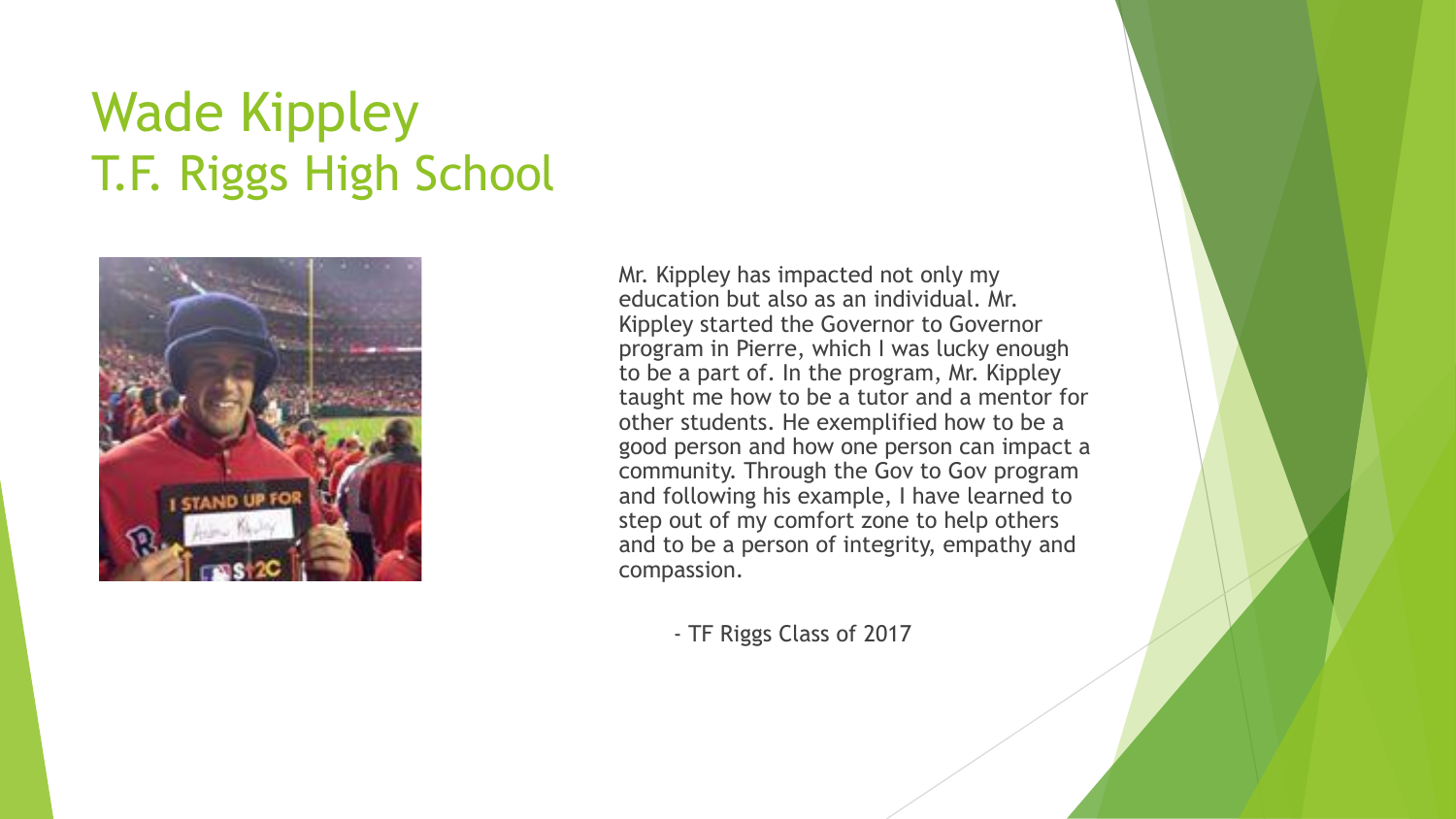#### Chad Kringel Buchanan Elementary



Mr. Chad Kringel has greatly changed my life forever. He is the perfect combination for a teacher, driven to teach the material, but also have some fun while doing it. I can only think of a handful of teachers that have made an impact on me the way Mr. Kringel has. Mr. Kringel changed my life because of the dedication not only to me, but also to every single one of his students. I felt that I could go to him about anything under the sun and he could give me good advice that I could understand.

I can still go to him with any of my needs and he will help in any way possible. Mr. Kringel doesn't just talk to me in his spare time, he makes time to talk to me and have an intentional conversation. I am thankful that I can call Mr. Kringel not only a teacher and role model, but also a friend and close confidant.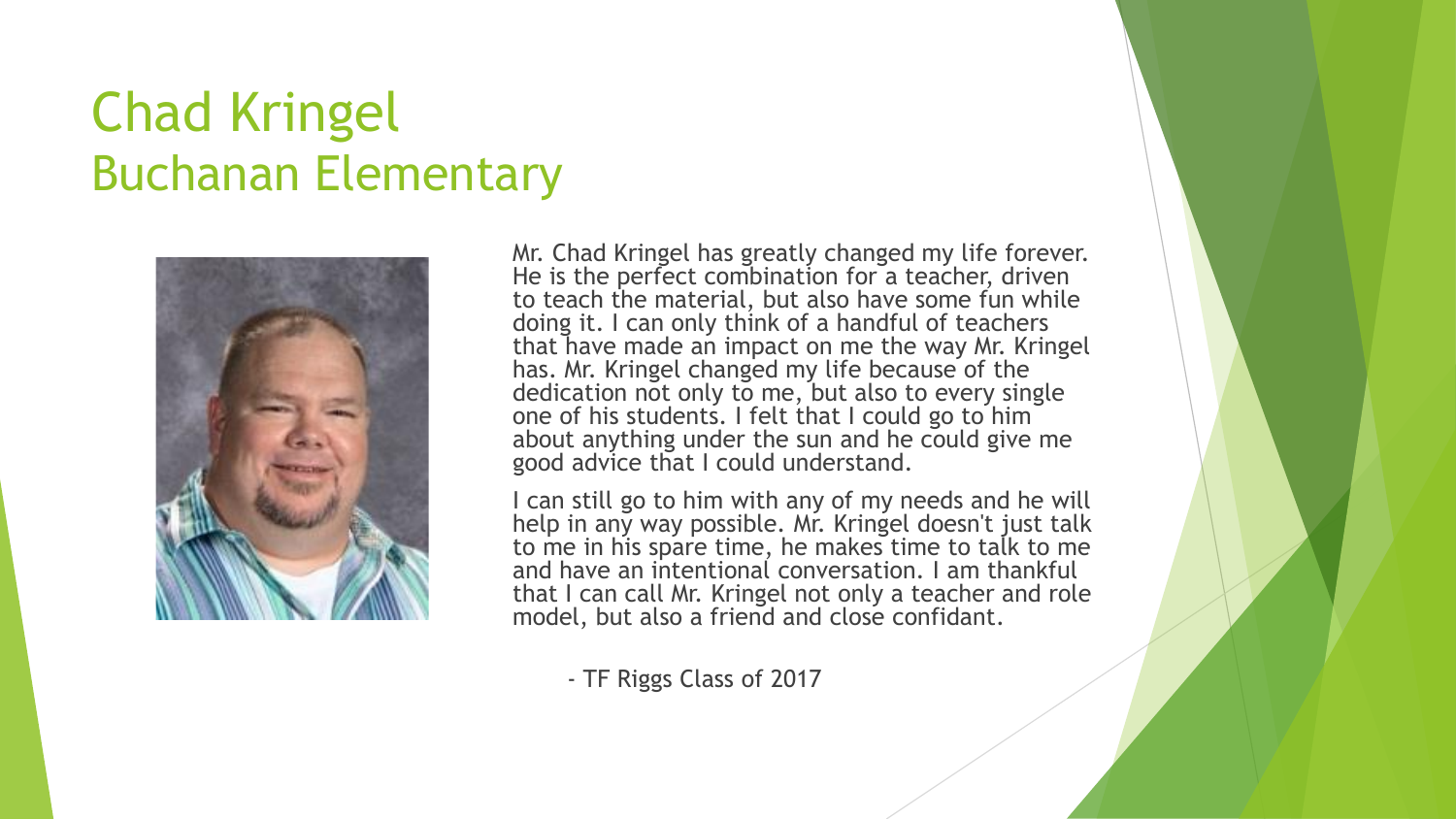#### Harvey "Skip" Kurth T.F. Riggs High School



I first had Mr. Kurth in my sophomore year for economics. Many people told me that Mr. Kurth was a tough teacher, but he really just expects hard work and determination from all of his students. One of Mr. Kurth's strongest traits is his sense of humor. I now have Mr. Kurth for A.P. Government and Current Issues, and I spend about half of each class laughing. No matter what the circumstances, Mr. Kurth can always make a student smile.

In class, Mr. Kurth always knows what he is talking about, and teaches it in an easily understandable way. Mr. Kurth realizes that both teachers and students are equally important in the process of education, and teaches in a way that acknowledges that. I enjoy being in his class because I feel like I have a lot of freedom to do whatever I need to optimize my chances of succeeding, and also have clear, easy to follow boundaries.

I have had the pleasure of working with Mr. Kurth in Future Business Leaders of America (FBLA) as well as school, and have gone to a National FBLA Conference and several state FBLA conferences with him. When Mr. Kurth is leading a trip, he always makes sure that everything is handled in a precise matter, and that everyone is everywhere that they are supposed to be.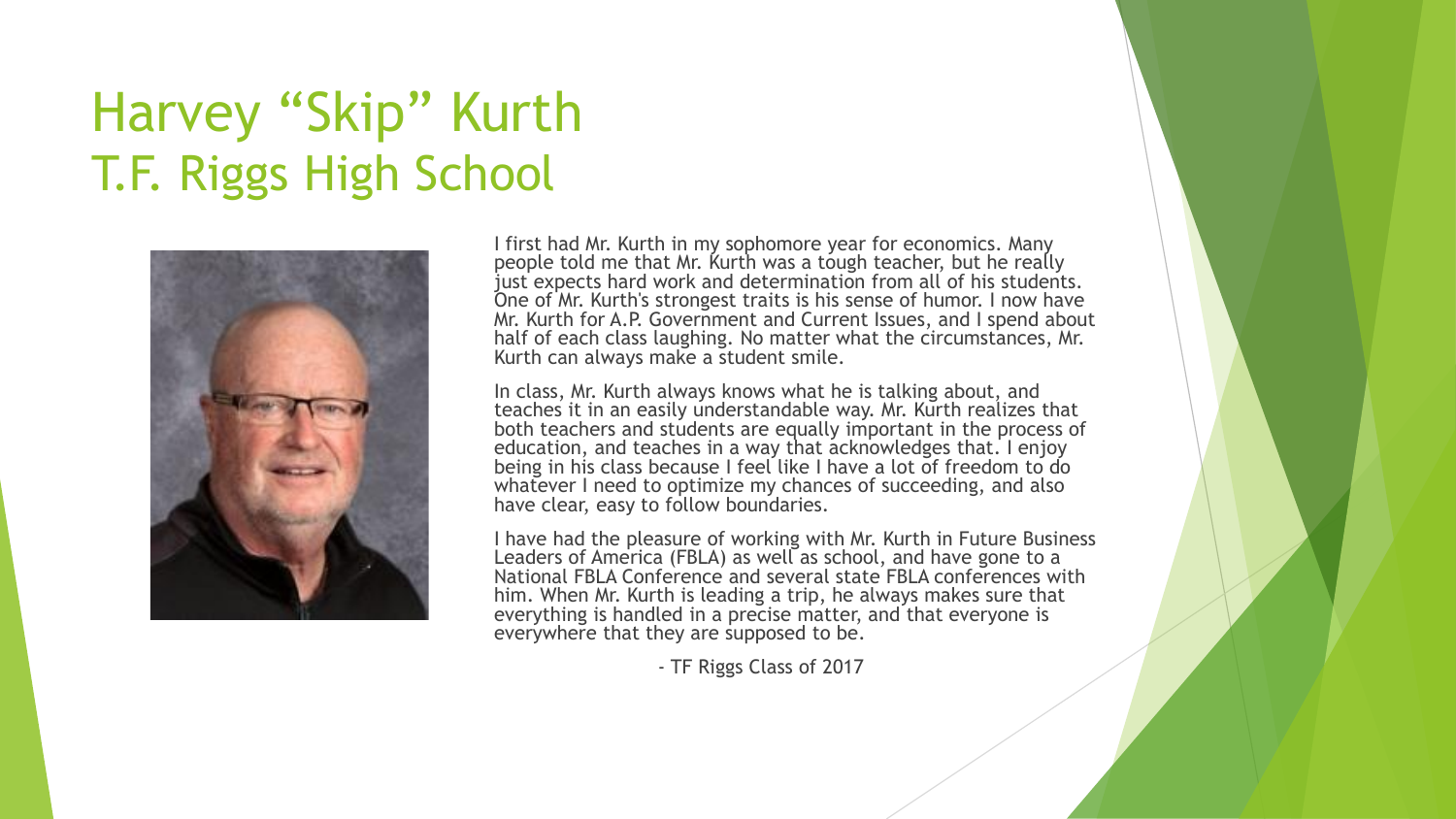# Jay Mickelson T.F. Riggs High School



Mr. Mickelson has impacted my education, as well as many other students at Riggs, through his passion and love for teaching. All of his students benefit from his excitement and depth of knowledge about countless subjects. No matter what class he is teaching, he often takes a few "birdwalks" away from the discussion to teach a valuable life lesson or just share a funny story.

Known affectionately as "Mick", he genuinely cares about his students' education, occasionally going the extra mile to help them in the evening at his own home. He also brightens the days of many at Riggs by making his rounds of the classrooms each morning to greet teachers and students alike. The way Mr. Michelson loves, life, teaching, and his students has inspired me and many others who know him. His example has encouraged me to reach higher and strive for greatness in my education and the rest of my life.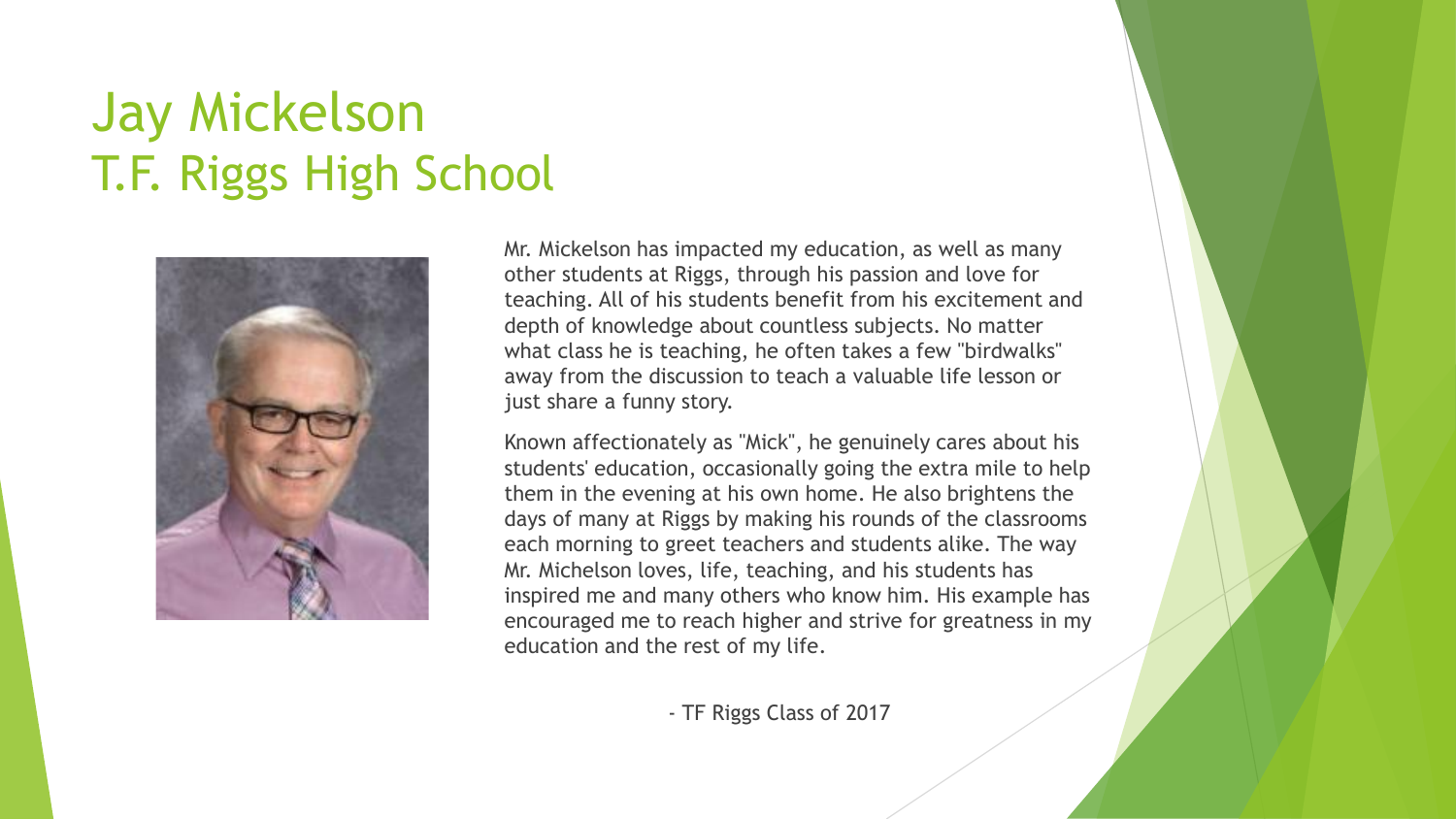#### Kate Olson T.F. Riggs High School



Mrs. Olson is the teacher that has impacted me the most through my education career. She has been my teacher a couple different times. In middle school, she taught the Computer Applications class and she was my yearbook advisor. Right now, Mrs. Olson is my youth internship advisor. Youth internship is a class where I get to go work at a public facility during school. Every Mondays and Fridays, we meet up to talk and report back to my working progress. I currently work at the Little Spa on the Prairie.

Mrs. Olson and I can relate and talk about our products that I sell. I give her recommendations. It's nice to have a teacher that you can relate to about your same interests. Besides talking about makeup, she has educated me about how to be in the work force. She listens to my questions and always has an answer. She taught me how to interact with customers to provide the best customer service. She has taught me a lot of helpful lessons that will be helpful to me in my future career.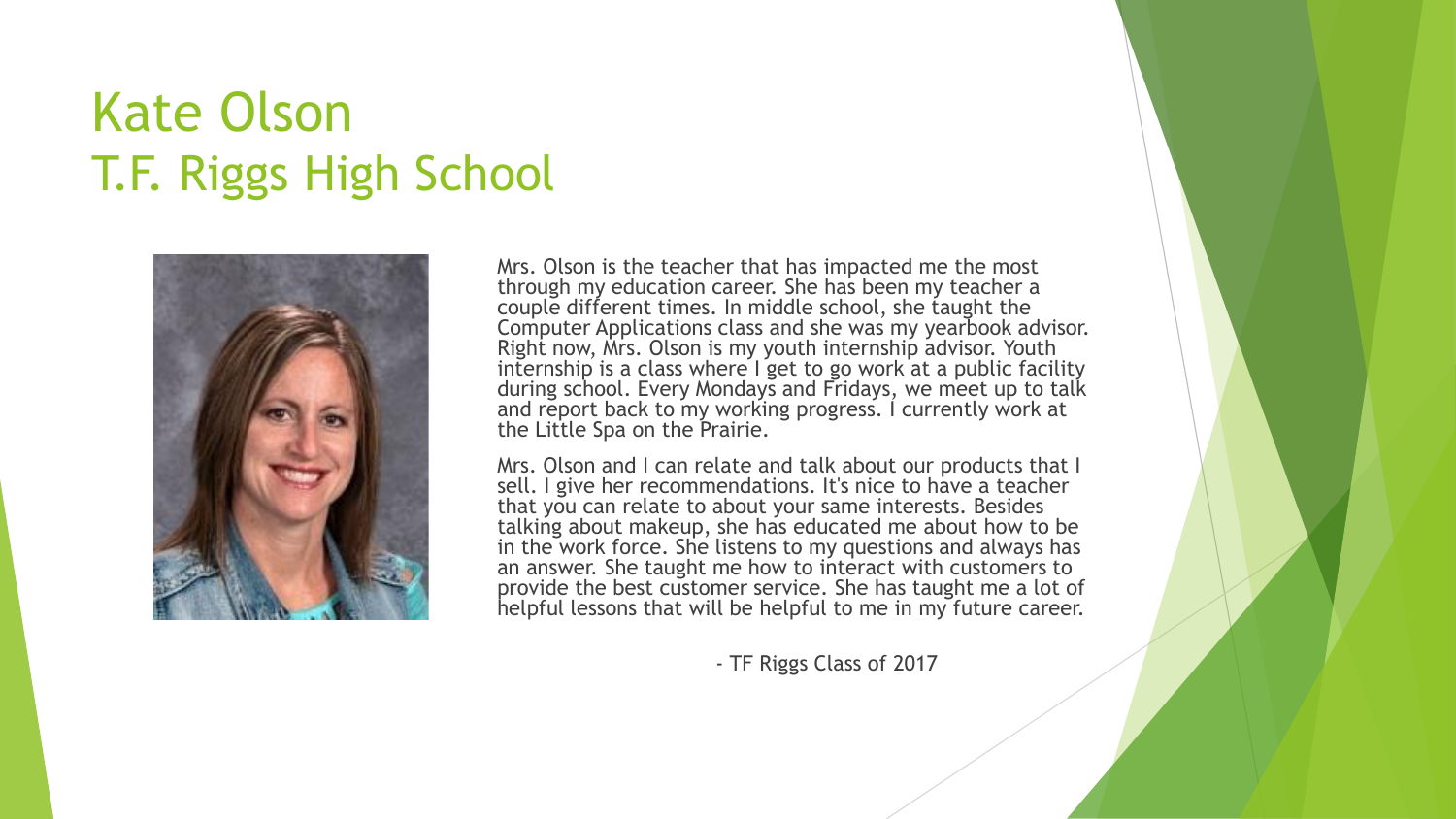# Jayson Poppinga T.F. Riggs High School



Mr. Jayson Poppinga impacted both my education and my life significantly. I was lucky enough to have him as a teacher for two years in a row, in both Biology and College Biology. His class was challenging but he taught in a way that made things easier to understand, and if not, he was always ready to explain things in a different way. When I had questions or needed extra help, he never failed to make time for me, and made sure I felt confident about the material before leaving his room. He always greeted students with a friendly face and his great sense of humor made class even more enjoyable.

Out of all of my classes in high school, I feel like his class had the most impact on me. The bond he had with his students was a special one. Unfortunately, he moved to Sioux Falls, but I have no doubt that students appreciate him there as much as we did here.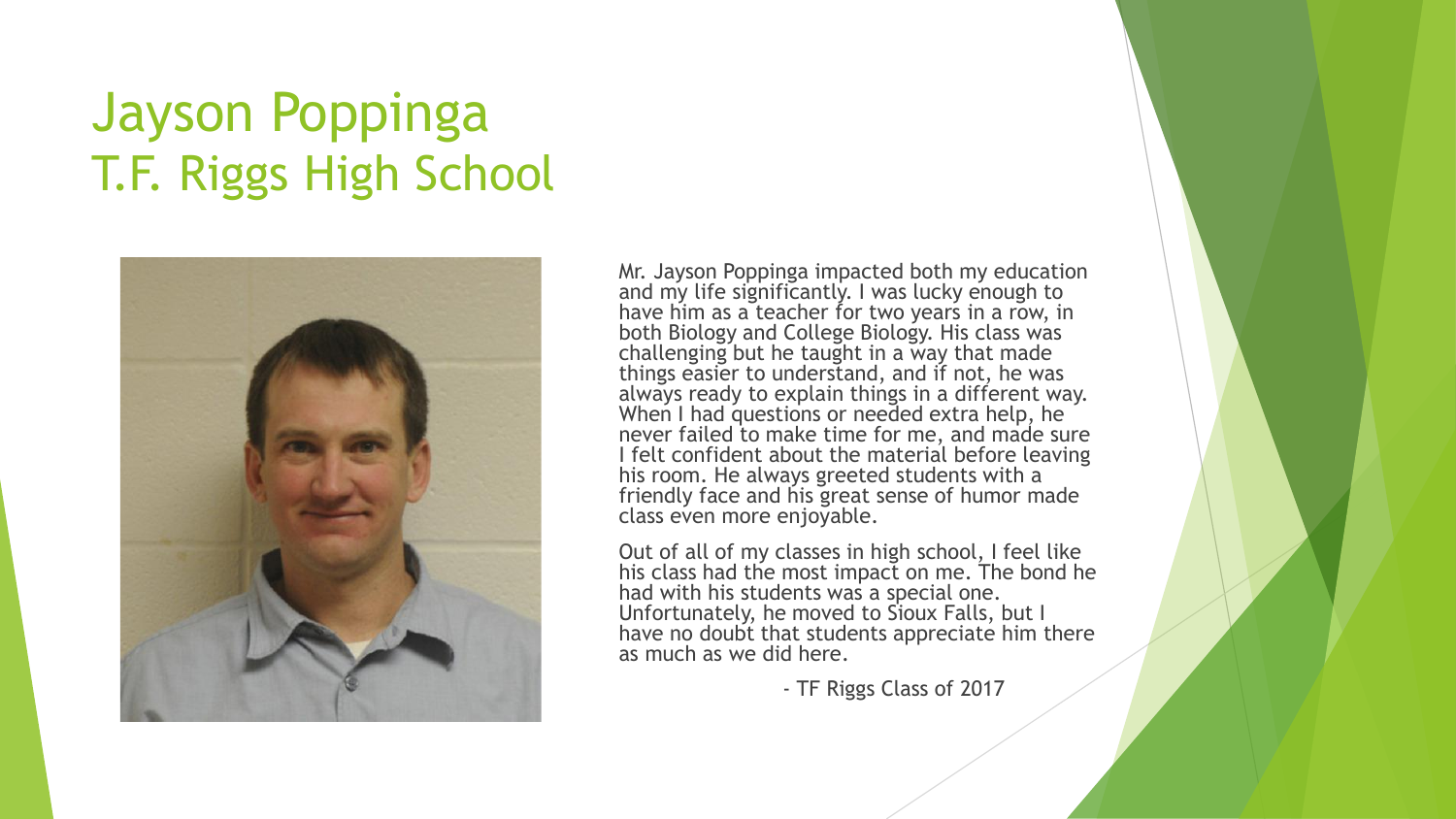#### Kim Rogers Georgia Morse Middle School



Throughout my years of education, I have had many amazing teachers and counselors in my life; however, Mrs. Rogers, a counselor at Georgia Morse Middle School, has had the biggest impact on my life by far. From the first day of sixth grade until now, Mrs. Rogers has always cared about me in a way that many teachers cannot find the time to do. She took the time to get to know me, and every other middle school student, making me feel important and valued. Mrs. Rogers always asked me questions, often asking who I wanted to be and what my goals were. I can now confidently say that I hope to be someone like her. She taught me how to care about others and how to have empathy. She influenced my life tremendously, teaching me how to live each day to the fullest and have a positive attitude.

Even though she was not my teacher, she taught me many important life lessons. I will be forever thankful for the love she has for all of her students, including me.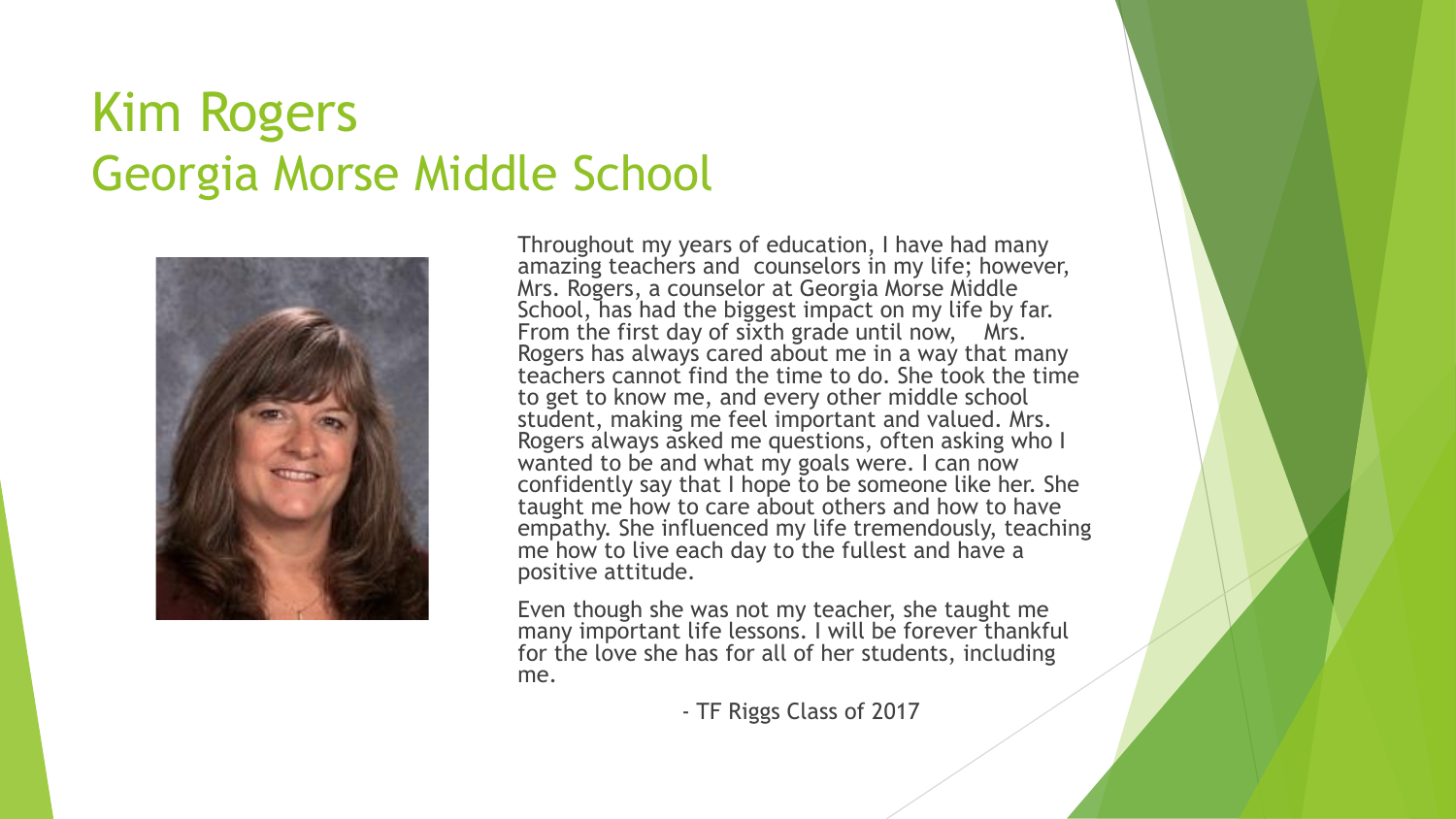### Tom Rogers T.F. Riggs High School



Mr. Rogers has been my teacher for the past three years. He has helped me be able to learn many trades to strengthen my desire to being a mechanical engineer. He has taught me the classes as follows: Architectural Drafting, Intro to Draft and Design, Welding 1, 2, and 3, Intro to Architecture and Construction, and Cabinetry.

He is a teacher who is always willing to go the extra mile if you are willing to. He is always able to help in any way possible. Whether it is spending time after the bell to help you finish up or sit down with you to help you figure out a program. He is a teacher that will always give a helping hand.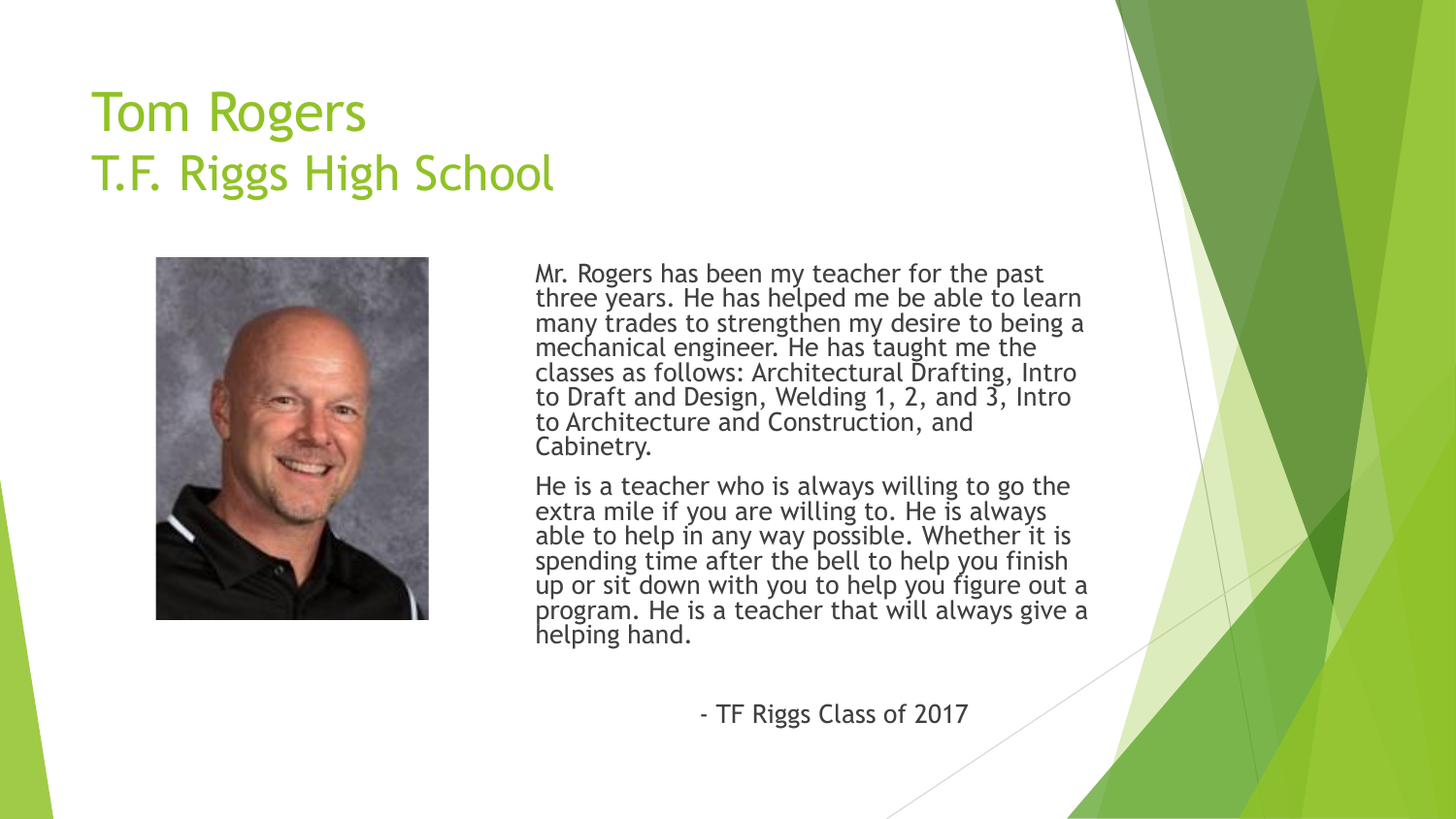# Samantha Schuetzle T.F. Riggs High School



The teacher that has the most influence on me would be Mrs. Schuetzle. She was my math teacher my junior year. Her techniques and examples made math an easy subject to learn. She always would put extra problems on our math tests that would push us to try harder things. She always wanted the students in her classroom to learn. She also encouraged me to further my math education by taking college classes. She always believed that I would be successful in my college classes. I have taken both College Algebra and Statistics. She always has a willing heart to help students that may not always understand.

She offered help even when students may not always need it. She offered her help if I was ever struggling on my college classes, and to me that showed that she truly cared about helping me learn and understand even when she was not my teacher. Mrs. Schuetzle is an excellent teacher. She has inspired me to always push myself, and that has helped me become the student I am.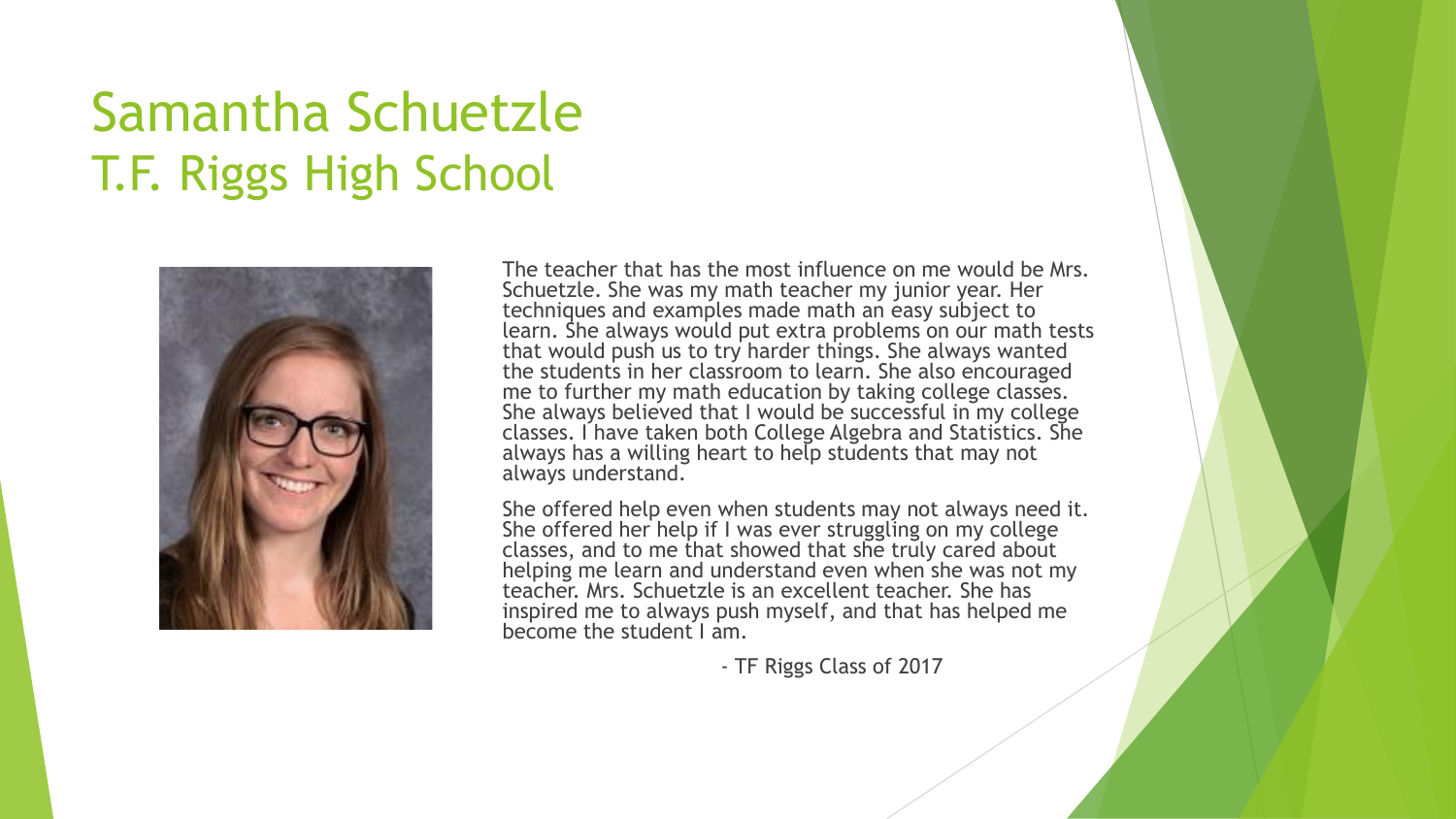#### Jay Schwartz T.F. Riggs High School



If someone asked me the question, "What is your favorite subject?" two years ago, odds are I answered with English or Science, not math. I received a D on my semester test in math my sophomore year and was really struggling with the subject at the time. Since then, math has really grown on me. Mr. Schwartz has been my math teacher for the past two years, and he has played a big part in helping me really enjoy the subject. If I there is ever a time I don't understand something, he is always more than willing to help me outside of class.

Two years ago, I would have never guessed I would be considering majoring in mathematics, but here I am. Mr. Schwartz has been an amazing teacher these past two years, and I am very thankful to have had the opportunity to be his student.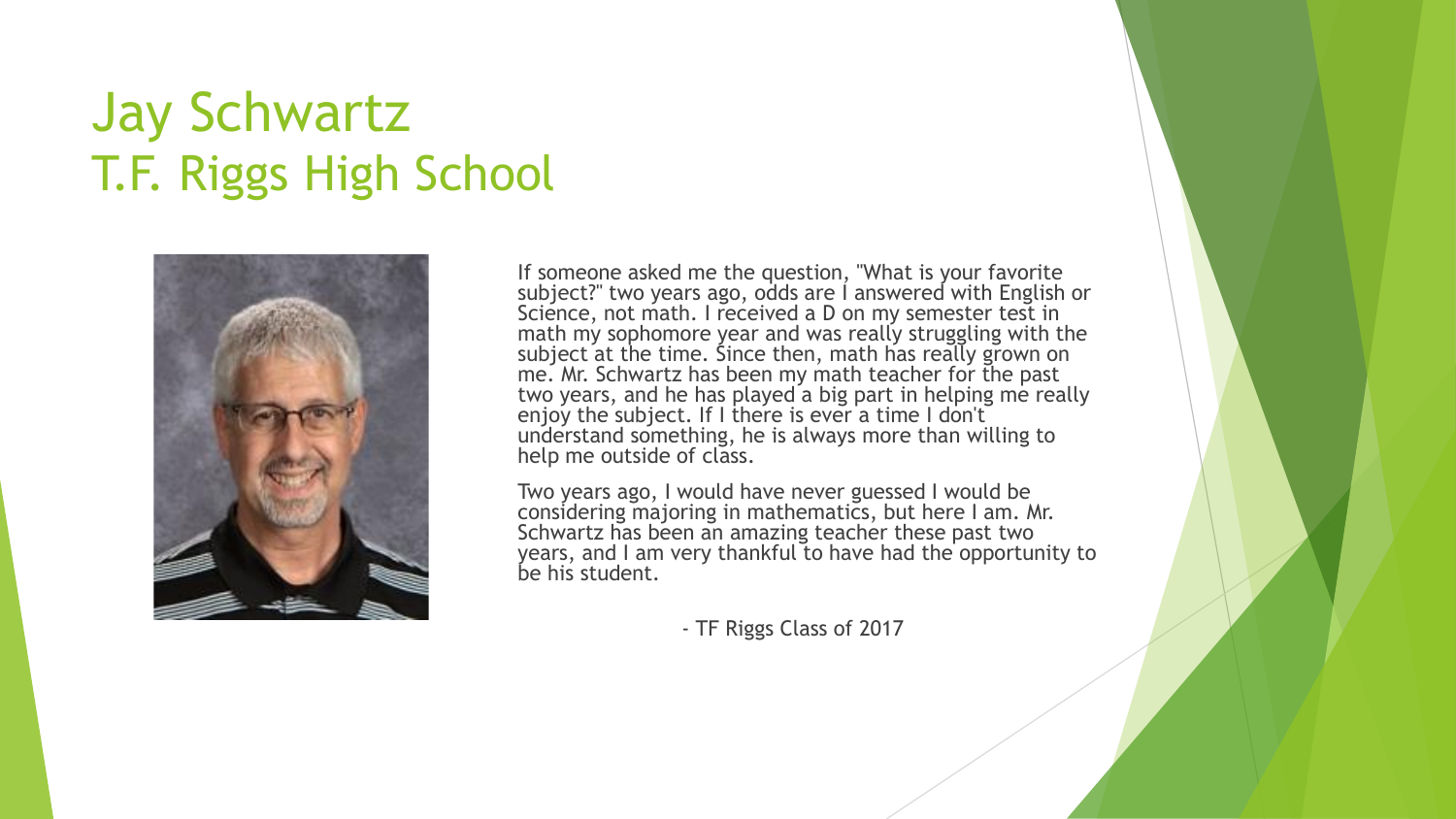#### Dan Snyder T.F. Riggs High School



Mr. Snyder taught me to work hard, laugh at myself, and most of all, to believe in myself. Not only did he show me that I could do anything that I put my mind to, but he encouraged me to try my best at whatever it was I decided I wanted to accomplish. Mr. Snyder has taught me to love everyone for who they are, and to just enjoy life. He is a remarkable man, and I hope to be as great as he is someday.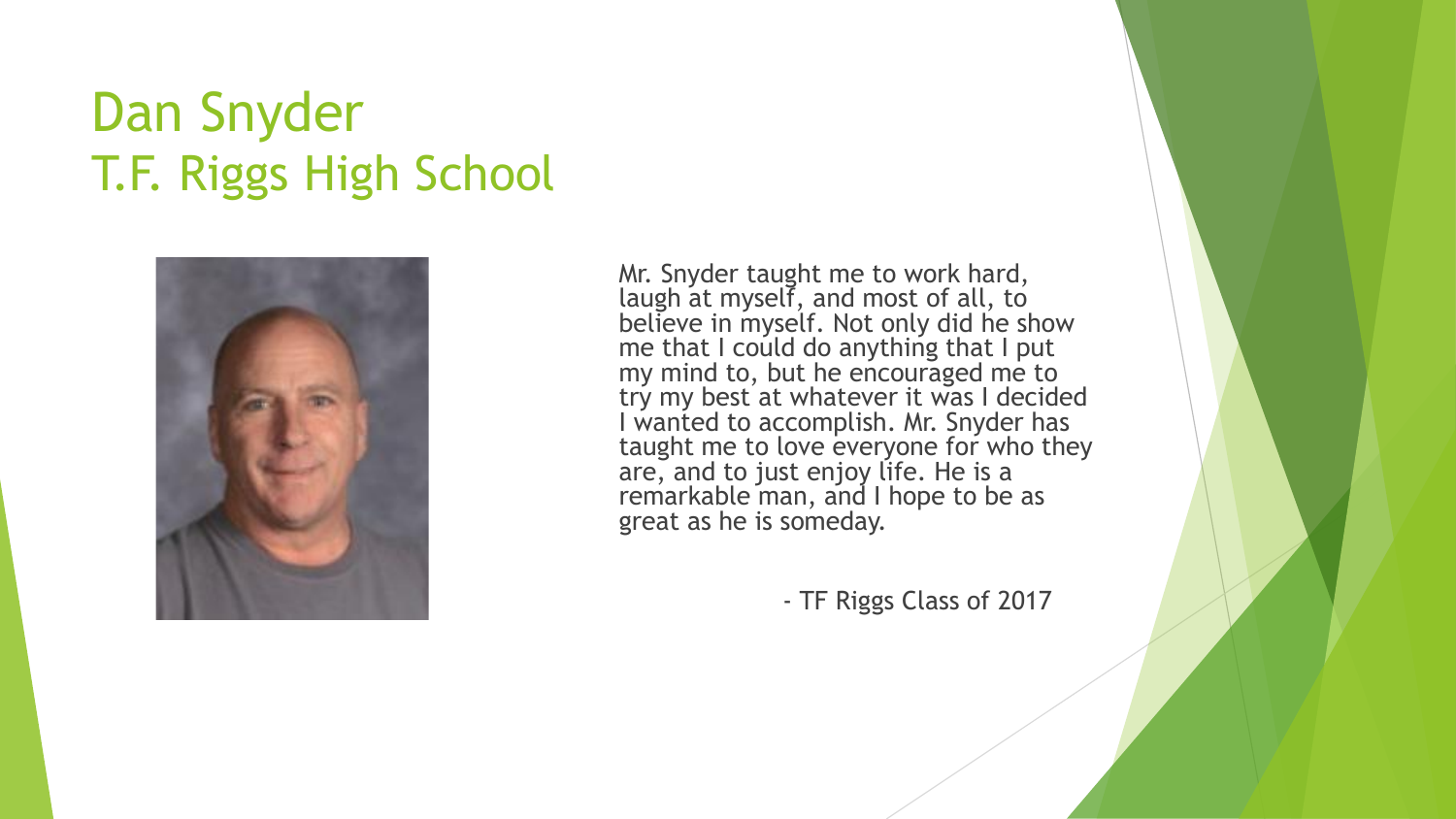### Lisa Starr T.F. Riggs High School



A teacher is defined as a person whose occupation is teaching others. Mrs. Starr taught me more than language arts. She taught me the meaning of life. Sometimes the most unexpected people come into our lives and change us. Mrs. Starr is one of those "once-in-a lifetime people." Statistics show that one in four kids are bullied on a regular basis. I, for one, was one of those kids for my middle school career. My bully thought it was okay to shove me into lockers, cut my hair, and say hurtful words in front of my classmates. I took that for over two years. One day after school, Mrs. Starr was demonstrating the proper way to handle a bully. It hit home, and I started crying so bad that I dismissed myself myself to the hallway. Mrs. Starr followed me out and hugged me. She said she would always be open to talk.

Opening up to someone when you need help is one of the hardest things to do. I needed a friend desperately who could accept me in my worst. Mrs. Starr filled that role perfectly. I was battling depression and suicidal thoughts. Mrs. Starr saw potential in me. She helped me set simple goals for myself to encourage positive thinking. The first goal: think of one good thing that happened during the day and go to bed with that thought on mind. Mrs. Starr's friendship with me continued to grow. She took me running multiple times a week, tutored me in math, came to my dance recital, and she even took me to Presho to run my first **SK.** Most importantly, she was helping me build that self-confidence I needed. She became more than a teacher to me; she became one of my closest friends.

I can honestly say Mrs. Starr saved my life. She and I continue to talk even though my life at Junior High is past me. "Mama Starr" will always hold a special place in my life. I got a second chance.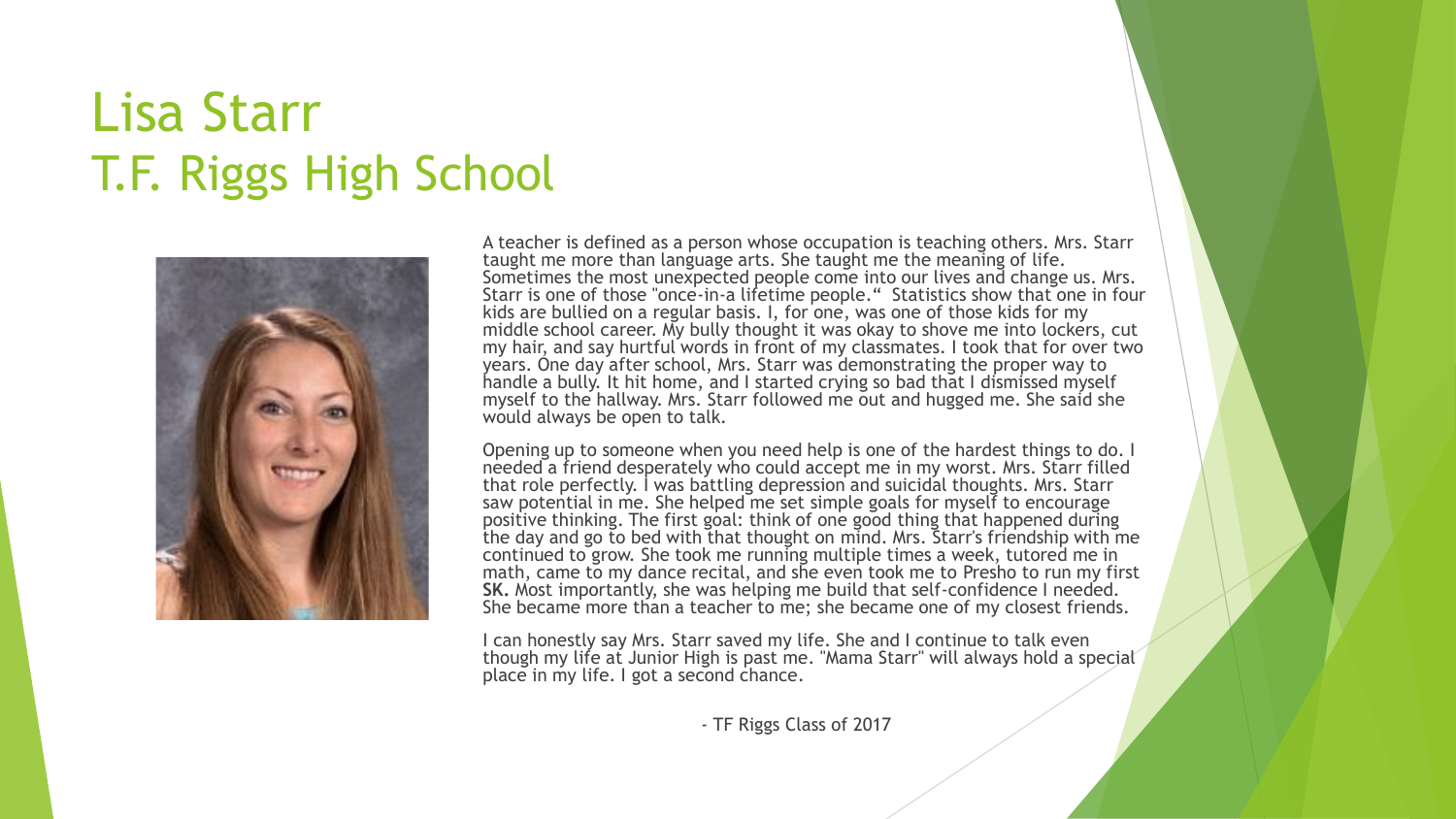#### Amber Stout Jefferson Elementary



Mrs. Stout influenced me into appreciating school and learning. My mother usually says I am very selfdriven, but I do not believe I would have gained this self-drive without the influence from Mrs. Stout.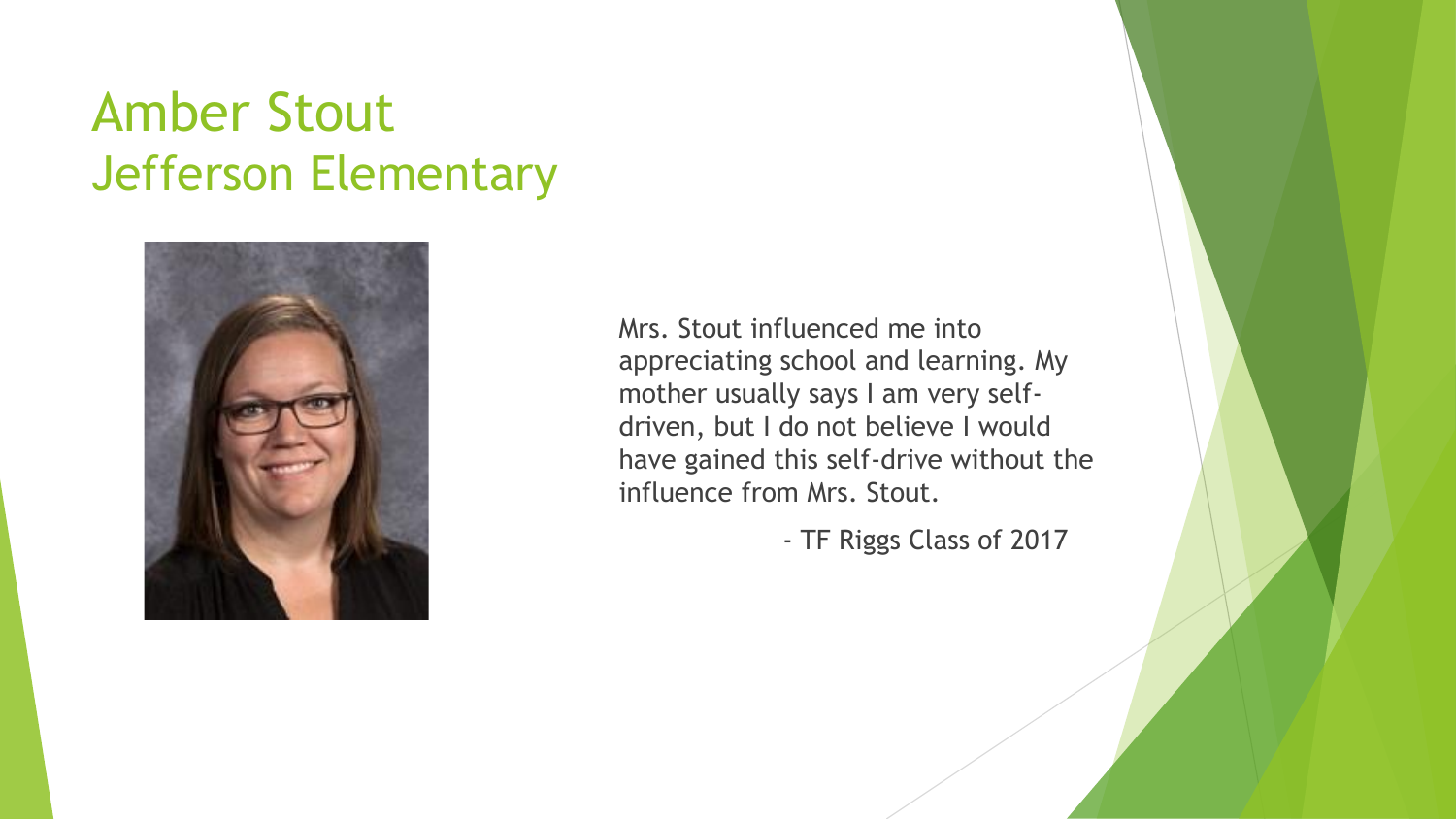# Elizabeth Vogt T.F. Riggs High School



Mrs. Vogt has greatly impacted my academic career by not only expanding my knowledge, but making me anxious to achieve more. She truly lights a fire for wisdom in her students. Her zeal for English bubbles over into her teaching through her lessons and can't help but infect her students also. She makes her class not only diverse and enjoyable, but also very worthwhile.

She teaches English, but also life skills and items her students will use long after they leave T.F Riggs. In this way she creates a lasting effect on the students of Riggs High that they are not soon to forget.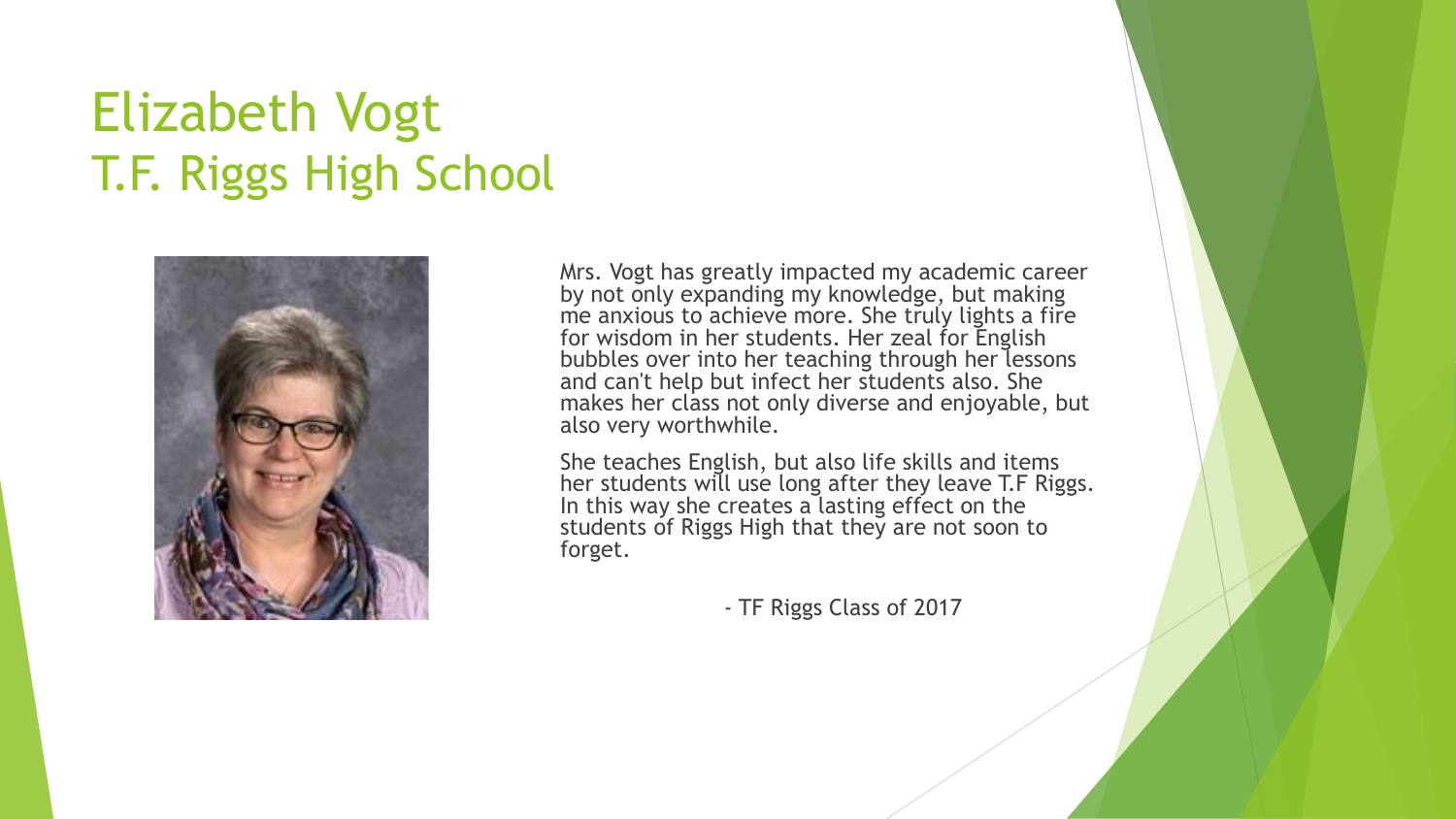# Hyrma Zahkahi T.F. Riggs High School



Hyrma Zakahi is the teacher that has made the most impact on my education. Ms. Z was first my teacher when I took high school Spanish as an eighth grader. As a little eighth grader everything about high school scared me. Zakahi helped me boost my confidence. When I had her as a teacher my freshman year she helped me adjust to the change and thrive because of it. Every year I was in Zakahi's homeroom. She said that I was the student that she could trust to take attendance when she was still at the middle school teaching Spanish and could not make it back to Riggs on time. One year I was placed in another teacher's homeroom and she went to the office and had them move me to her homeroom.

I tend to be a shy person. Ms. Z also encouraged me to come out of my shell and to some creative extracurricular. She convinced me to be in the One-Act play as an extra my first year. I loved it. I actually participated the next year and had a blast. Zakahi told me one morning that at their meeting the teachers were asked to name one student that made them want to go to work every day. She told me that her person was me. Zakahi made a huge impact on me, and I know that I had one on her.